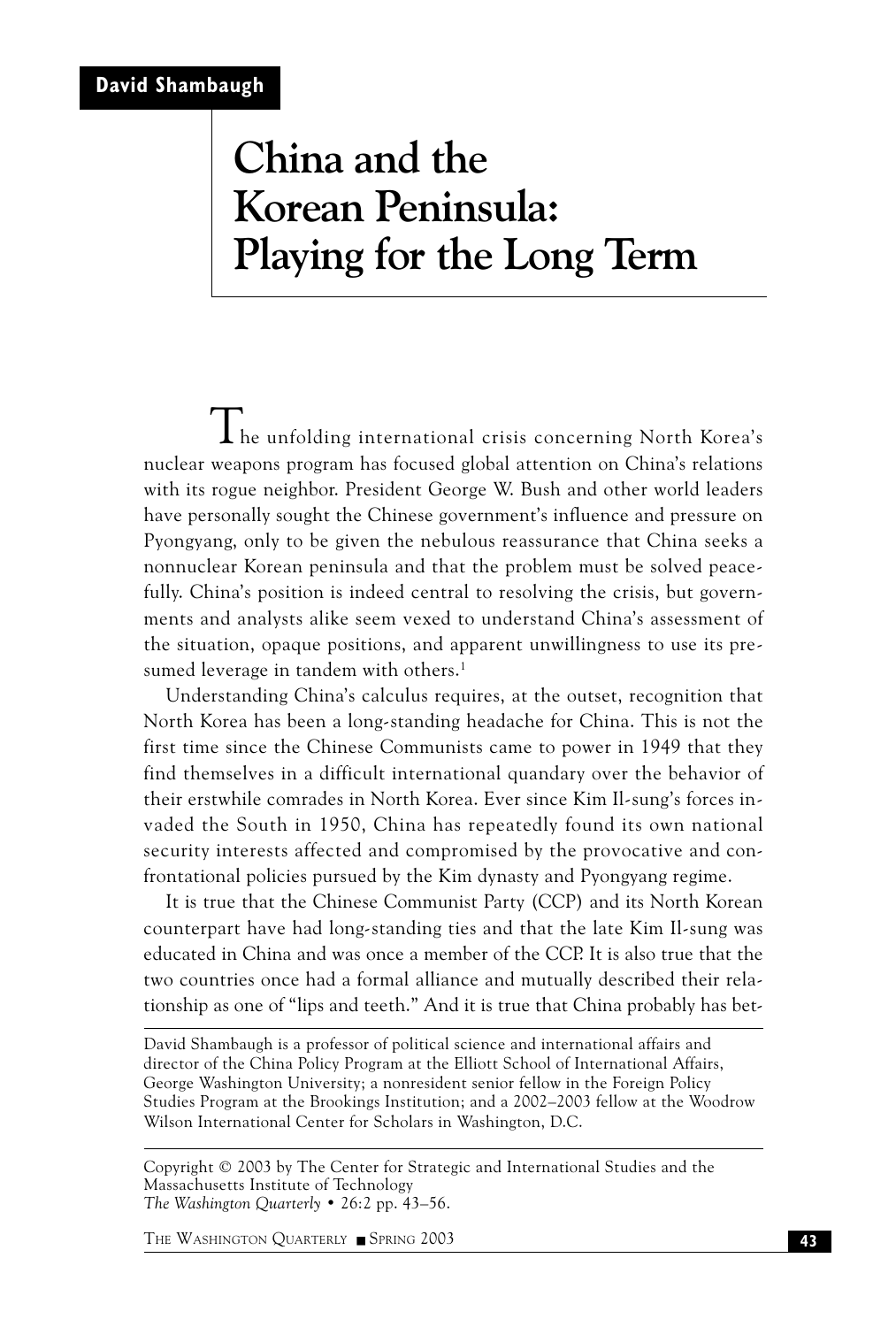ter relations with the Democratic People's Republic of Korea (DPRK) than any other country on Earth. Despite these facts, however, the relationship between Beijing and Pyongyang has been severely strained for many years, particularly since Kim Jung-il succeeded his father in 1995. Thus, from Beijing's perspective, the current crisis over North Korea's withdrawal from the 1994

China's preferred future for the DPRK is regime reform.

Agreed Framework and the Nuclear Non-Proliferation Treaty, as well as the DPRK's resumption of its nuclear weapons program, is only the latest chapter in a half-century of North Korean brinksmanship brought on by domestic desperation and disregard for its neighbors' interests and preferences.

Beijing considers the latest crisis an extremely serious situation, but permanently

short-circuiting Pyongyang's nuclear ambitions is only a piece of a larger and more complicated puzzle for China. Despite China's strong and longstated policy in favor of a nonnuclear Korean peninsula (both North and South), halting North Korea's nuclear program is not the ultimate end that China hopes to achieve. China's calculations, interests, and goals are more long term and more complicated. The United States and other involved nations must understand these perspectives and complexities if they are to effectively attain China's cooperation.

# **China's Endgame**

China's policy calculus toward the DPRK—both in general and in the current crisis—involves a hierarchy of several interrelated interests:

- 1. DPRK regime survival;
- 2. DPRK regime reform;
- 3. maintaining and developing more comprehensively robust relations between China and South Korea;
- 4. establishing China's dominant external influence over the Korean peninsula (North and South);
- 5. integrating North and South, through economic and social means, leading to political unification over time; and
- 6. unprovocative and responsible North Korean behavior on security issues ranging from its nuclear weapons program to proliferation of other weap-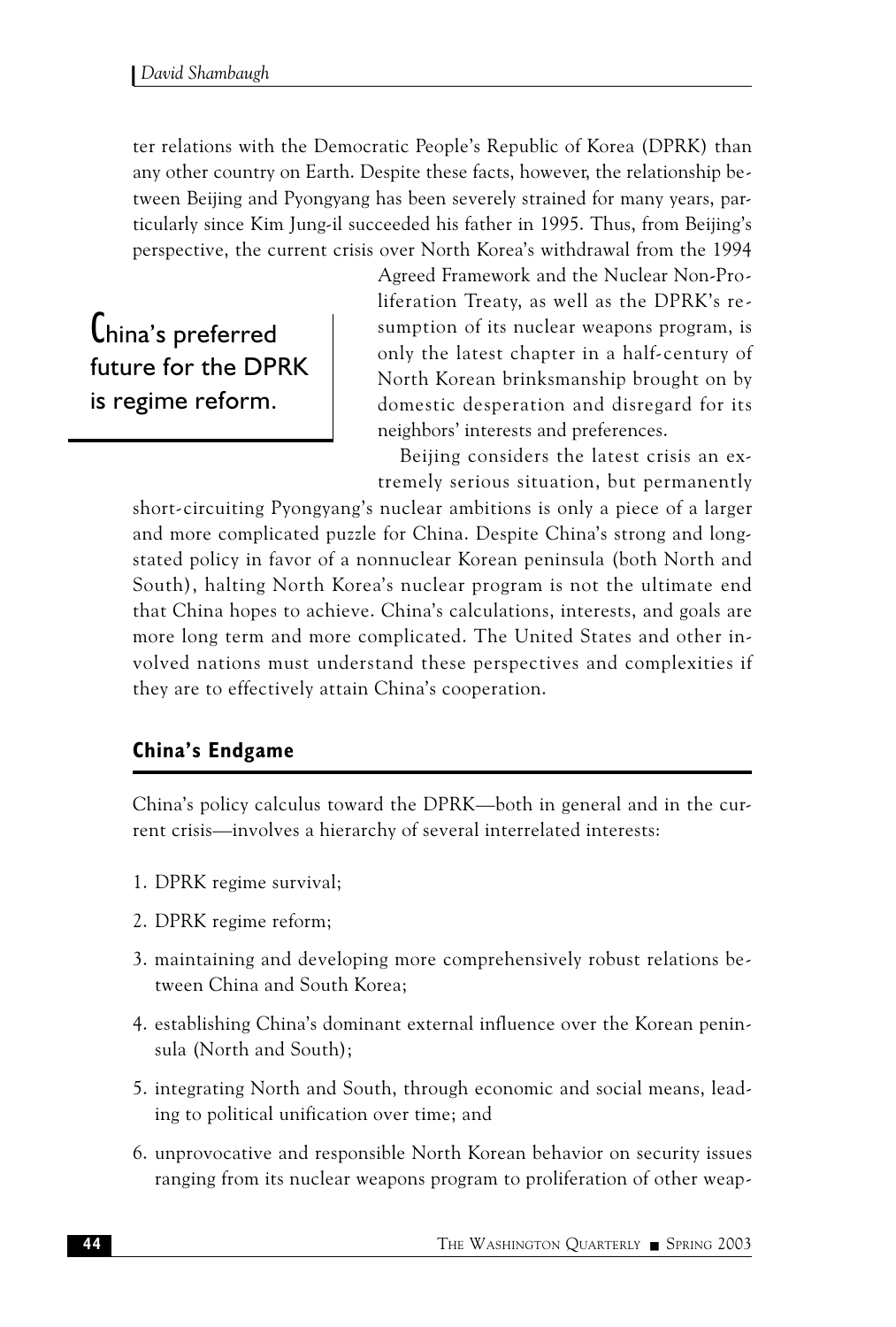ons of mass destruction (WMD) and their means of delivery to the deployments of DPRK conventional forces.

It is important to recognize that this hierarchy does not mean that China accepts the status quo on the peninsula. Although some analysts, particularly in the West, assume that China prefers the status quo to regime change, this is not in fact the case. China may favor the status quo over regime collapse, but China's preferred future for the DPRK is regime reform. China does not believe that the current situation on the peninsula or in the DPRK is stable or conducive either to regional stability or China's own national security, economic growth, or other national interests. For Beijing, enhancing stability is critical.

Consequently, China advocates a comprehensive policy package that would help set North Korea on the path to real reforms that involve the DPRK intensively with all its neighbors in Northeast Asia as well as the United States. For China, the issue is not simply whether the DPRK develops a nuclear weapons capacity or whether it will have a soft or hard landing from its current catastrophic state; the question is whether North Korea can embark on a sustained and comprehensive path of reform à la China. This is Beijing's positive vision for North Korea. (A less positive vision involves more incremental reform.) Understanding this long-term vision or goal is central to understanding the elements of China's strategy and tactics, or Beijing's "hierarchy of calculus."

#### **REGIME SURVIVAL**

Most fundamentally, Beijing seeks to avoid the implosion or collapse of the DPRK regime and nation-state. Preventing collapse is Beijing's bottom line because collapse would have enormous tangible human and economic consequences for China, not to mention the intangible political impact of another failed Communist state. DPRK regime collapse could also potentially harm China's security.

China's aim to sustain the DPRK regime in no way suggests that Beijing likes the regime in Pyongyang. Quite to the contrary, Chinese officials and North Korea analysts in Beijing and Shanghai sometimes speak with disdain, despair, and heightened frustration when discussing the DPRK and China's relations with it. These critics deplore the sycophantic cult of personality surrounding the Kim dynasty, the Stalinist security state, the command economy, the poverty of the populace, the use of scarce resources for military purposes, the mass mobilization techniques of the regime, the autarkic paranoia about the world beyond its borders, and so forth. China's Korea analysts draw explicit parallels to Maoist China (particularly during the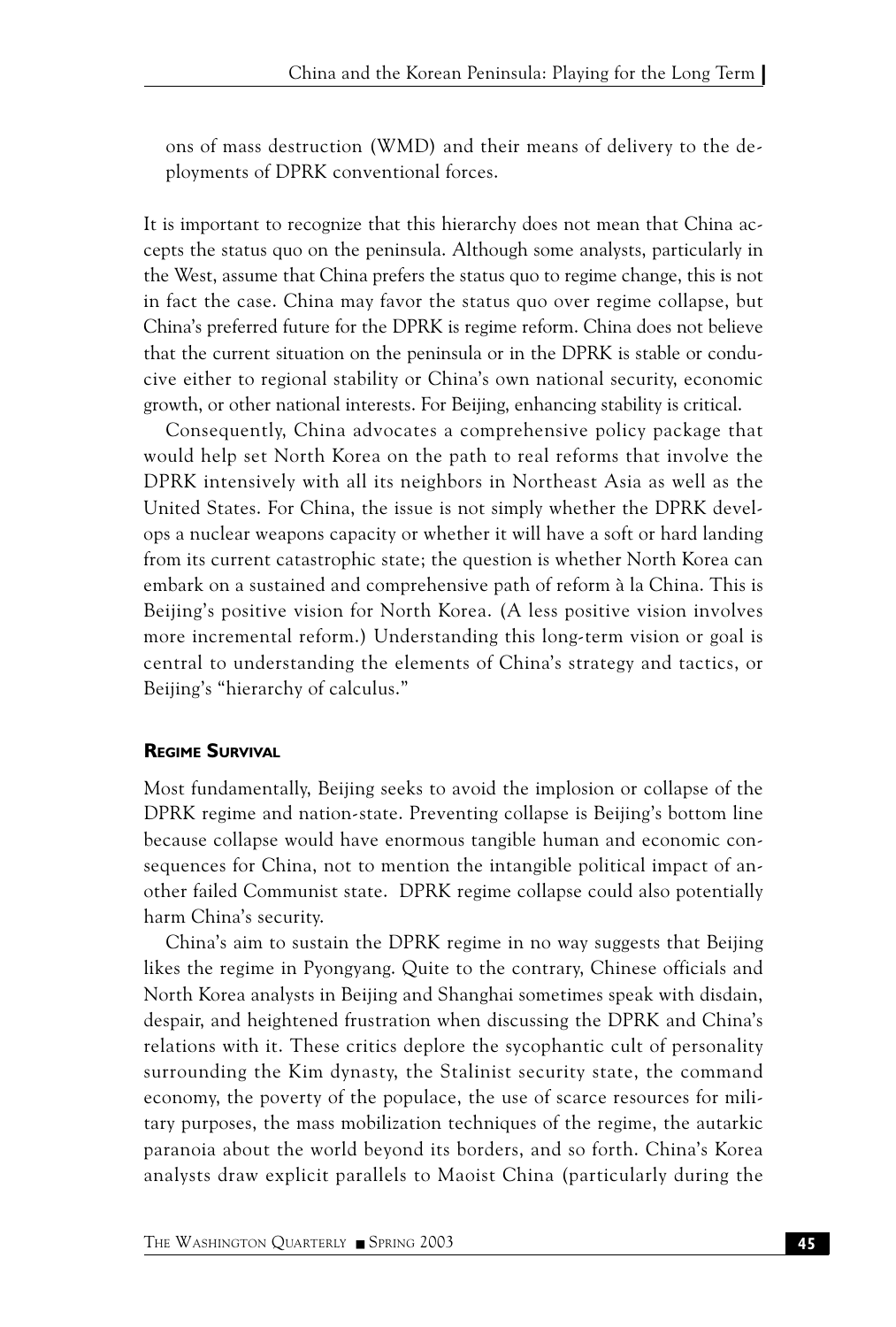Great Leap Forward) and argue that North Korea's only viable option to avoid national suicide is to follow China's reformist example. They also recall anecdotal accounts of North Korean condescension toward visiting Chinese officials and confrontations with them.

As part of its regime survival strategy, Beijing believes that it must deal with the DPRK government and extends it aid in the form of foodstuffs and

Preventing North Korea's collapse is Beijing's bottom line. energy supplies to alleviate public suffering in North Korea. The exact amounts of this aid are not known, but estimates are in the range of 1 million tons of wheat and rice and 500,000 tons of heavy-fuel oil per annum since 1994. This estimate accounts for 70–90 percent of North Korea's fuel imports (and nearly 100 percent since the cutoff of U.S. heavy-fuel oil in December 2002) and about

one-third of the DPRK's total food imports. Trade between the two countries, while minimal (amounting to \$740 million in 2001 and approximately one-quarter of the DPRK's entire foreign trade), does supply needed consumer durables, energy supplies, and transport infrastructure. For a nation with negative economic growth, a paltry per capita income of \$714, stagnant industrial production, an agricultural wasteland, and teetering on the verge of famine, China's aid and trade has been keeping the North Korean economy from total ruin and human calamity.

High-level Chinese visits to Pyongyang are infrequent, although visits by DPRK officials to China are on the rise. Military exchanges occur between People's Liberation Army (PLA) officers from the Shenyang Military Region and their North Korean counterparts across the border and occasionally between military personnel at higher levels. Such meetings usually note the "friendship cemented in blood" between the two countries, but the sheer propagandistic pabulum that accompanies such visits and the relative paucity of such exchanges are indications of the formality and frostiness of the ties between the two governments.<sup>2</sup>

Another irritating issue in the relationship has been cross-border migration, which has received international attention over the past year as North Korean migrants have made brazen attempts to enter diplomatic compounds in China to seek diplomatic asylum in South Korea or other countries. The refugee influx into China peaked in 2000 at approximately 200,000 by one estimate but has fallen to 100,000 or fewer since the Chinese government began a crackdown and forced repatriation in 2001.<sup>3</sup>

The vast majority of migrants seeks work in the cross-border area, while a smaller minority has filtered south in search of work in Beijing and other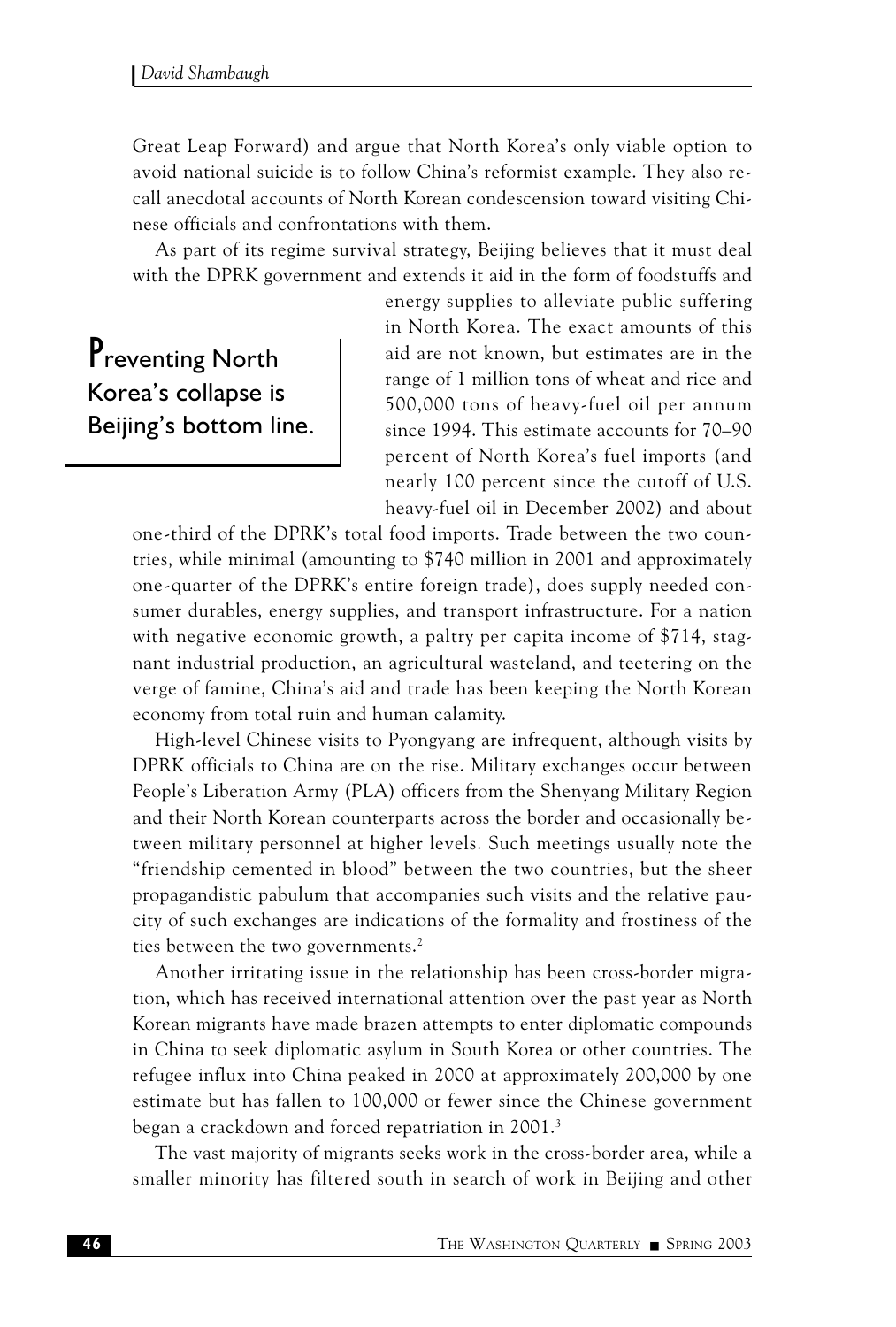large cities or attempted to emigrate to South Korea through diplomatic compounds. The approximately 130 migrants who have infiltrated embassies and consulates in Beijing and Shenyang have embarrassed the Chinese government internationally (particularly in the few instances when the Chinese People's Armed Police violated international law by entering some compounds to apprehend the intruders). Yet, before the 2001 crackdown, China had a hand in facilitating the cross-border migration, probably because Beijing recognized that it was a kind of social safety valve for the Pyongyang regime and because the Chinese government chose to ignore the smuggling rings and bribery which operated openly in the border region.

The majority of migrants (particularly those of ethnic Korean-Chinese origin) work in Chinese factories in the adjacent Jilin and Liaoning provinces, where they are paid a fraction of the wages paid to Chinese laborers (which are not high to begin with), thus increasing the profit margin of the Chinese enterprise. Many female migrants have also been sold into prostitution or to Chinese husbands. The provincial Chinese governments in Jilin and Liaoning also put many refugees into small resettlement camps, soup kitchens, and other halfway-house accommodations before they could be employed, resettled, or repatriated.

Prior to March 2001, when the crackdown began, those migrants who were apprehended were returned to North Korea, but most (even multiple offenders) were simply subjected to a 30-day reeducation program rather than harsh treatment. Since then, however, there is substantial evidence of a stricter Chinese policy aimed at apprehending and returning the migrants to North Korea, who often "meet execution, prison, torture, and detention in labor camps."4 Chinese motivation for the crackdown appears threefold. First, the break-ins to diplomatic compounds proved to be an international embarrassment to China and forced the Chinese government to increase security around embassies and compounds substantially—a financial cost absorbed by the Chinese government. Second, China recalled the precedent set by Hungary opening its borders to East German migrants in 1989, who then entered West Germany and helped trigger the downfall of the Communist regime. China feared a similar mass exodus and result in North Korea. Third, the DPRK government was demanding the return of the refugees something Beijing could not ignore.

On balance, China has been a critical actor in keeping the North Korean regime afloat and the North Korean population from a full-fledged and catastrophic famine. The Chinese government calculates that it is in its national interests to do so—both because a regime implosion would put a far heavier burden on China and because doing so is a half-step toward China's preferred strategy: real reform in North Korea.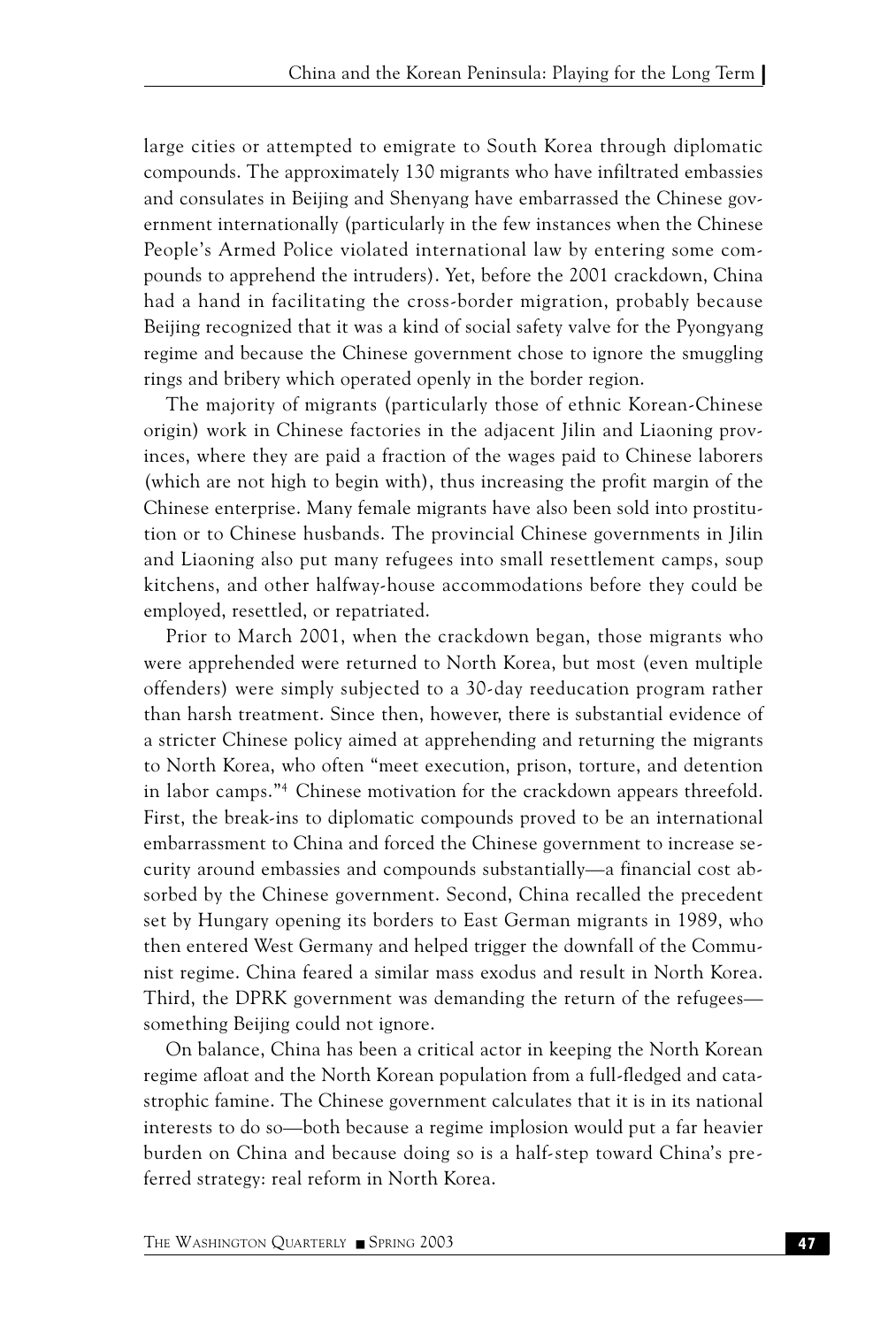#### **REGIME REFORM**

Since the early 1990s, Beijing has probably been the strongest external advocate of extensive economic and social reform to North Korea's autarkic *juche* policy. China calculates that, if managed carefully, reforms do not necessarily bring about the collapse of Communist regimes, as was the case in the USSR and Eastern Europe, but can strengthen the ruling party's base of support.

Kim Jong-il may be listening. He has visited China at least three times since May 2000 and may have made other secret visits. He has been shown the Zhongguancun computer district in Beijing, the skyscrapers and shopping centers of Shanghai, and export industries in Shenzhen. He has also received extensive briefings from Chinese officials and economists and has reportedly demonstrated a relatively sophisticated knowledge of various matters and asked astute questions.

Further exchanges to explore reforms have taken place at lower levels between the CCP's International Liaison Department (ILD) and its counterpart in the Korean Workers Party. (The ILD's annual almanac lists exchanges of between one and two dozen delegations annually in recent years.) Of course, the most noteworthy sign of Pyongyang's move down the Chinese reform path was the establishment of the Sinuiju Special Administrative Region near the Chinese border and the appointment of China's wealthiest businessman, Yang Bin, as the "governor" of the region. Before Yang Bin could take up his appointment, however, Chinese security officials arrested him on charges of tax fraud and other unspecified economic crimes.<sup>5</sup>

While advocating economic and social (and implicitly political) reform, China realizes that reform in North Korea is a gamble—one that could easily exacerbate many of North Korea's dilemmas. Nevertheless, Beijing believes that pursuing reform is the best option and one in which China would play a significant economic role.

#### **RELATIONS WITH SOUTH KOREA**

The third element of China's policy calculus is deepening already robust ties with South Korea—both in their own right today as well as in anticipation of eventual unification of the two Koreas. Over the past decade, the relationship between China and the Republic of Korea (ROK) has completely transformed; it is now one of the strongest in the East Asian region. A kind of "China fever" has swept across South Korea, or at least the business community.

In 2001, China became South Korea's largest trading partner, surpassing the United States; South Korea is China's third-largest trade partner. Two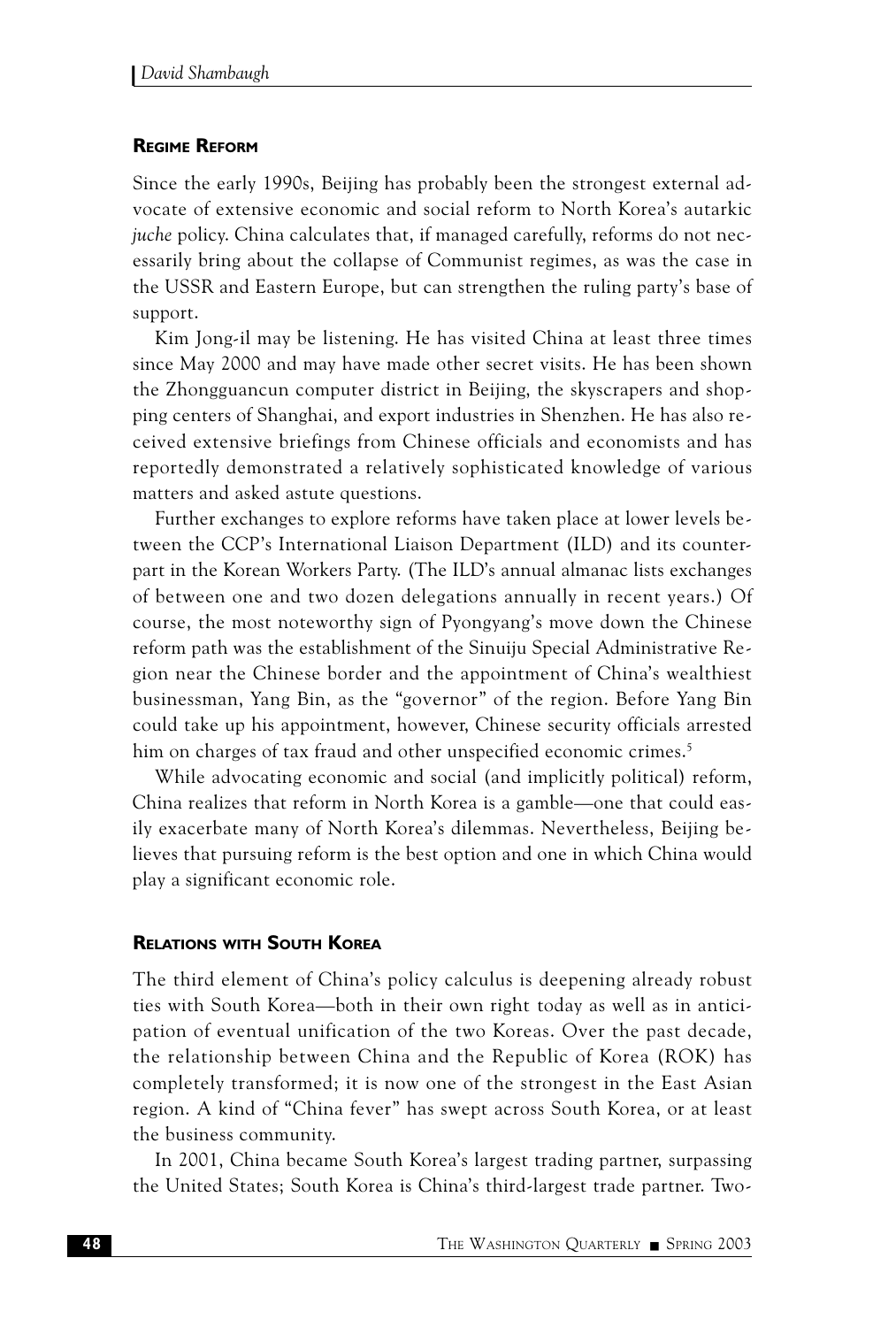way trade in 2001 was approximately \$40 billion and probably grew by 30 percent in 2002. The ROK is now the fifth-largest foreign investor in China, investing \$830 million in 2001 and a projected \$1 billion in 2002, and more than 8,000 South Korean companies now operate in China and employ hundreds of thousands of Chinese workers (particularly in the rust belt in the northeastern part of the country, where the Chinese government is trying to restructure and retool traditional heavy industries).<sup>6</sup> South Korean firms are also very active in developing China's border region adjacent to North Korea. A dense network of transport links connecting the ROK with northeastern China and the Shandong peninsula

facilitates the movement of goods, capital, and people.

In 2000, approximately one million South Koreans visited China and more than 60,000 were long-term residents in China (including 13,000 students).7 In 2001, almost 450,000 Chinese visited South Korea.8 Diplomatically, a series of presidential, ministerial, and subministerial visits take place annually,

# China tends to view the Korean peninsula as its natural sphere of influence.

with the two governments having proclaimed a "comprehensive, cooperative partnership" in 2000. Military exchanges between central-level officers, individual services, and region-level commands are also quite extensive; and in 2001 the two navies exchanged their first official port calls.

This relationship has become extremely important to Beijing as well as to Seoul, and the People's Republic of China (PRC) is not about to sacrifice it to placate Pyongyang in any way. (Needless to say, the PRC-ROK relationship now dwarfs PRC-DPRK relations.) Indeed, China's robust relations with South Korea act as a form of leverage with North Korea.

China's strategy for building ties with the South is born not only of economic motives but also of strategic calculations. Since the rapprochement more than a decade ago, Beijing has realized that it would have little leverage in shaping the eventual outcome of the divided Korean peninsula if it did not enjoy strong ties with South Korea. Such ties would also serve to offset any potential threat from the U.S.-ROK alliance and from U.S. forces on the peninsula. A close relationship would also serve to undercut or offset Japanese attempts to gain a stronger foothold on the peninsula. Beijing's strategy has been a net success, but both sides have reaped the benefits.

Beijing and Seoul consult with and support each other about strategy toward the DPRK. Both governments favor engagement with the North, a reformist North Korea, and eventual peaceful unification. The PRC and the ROK both oppose a punitive approach based on sanctions, and neither seems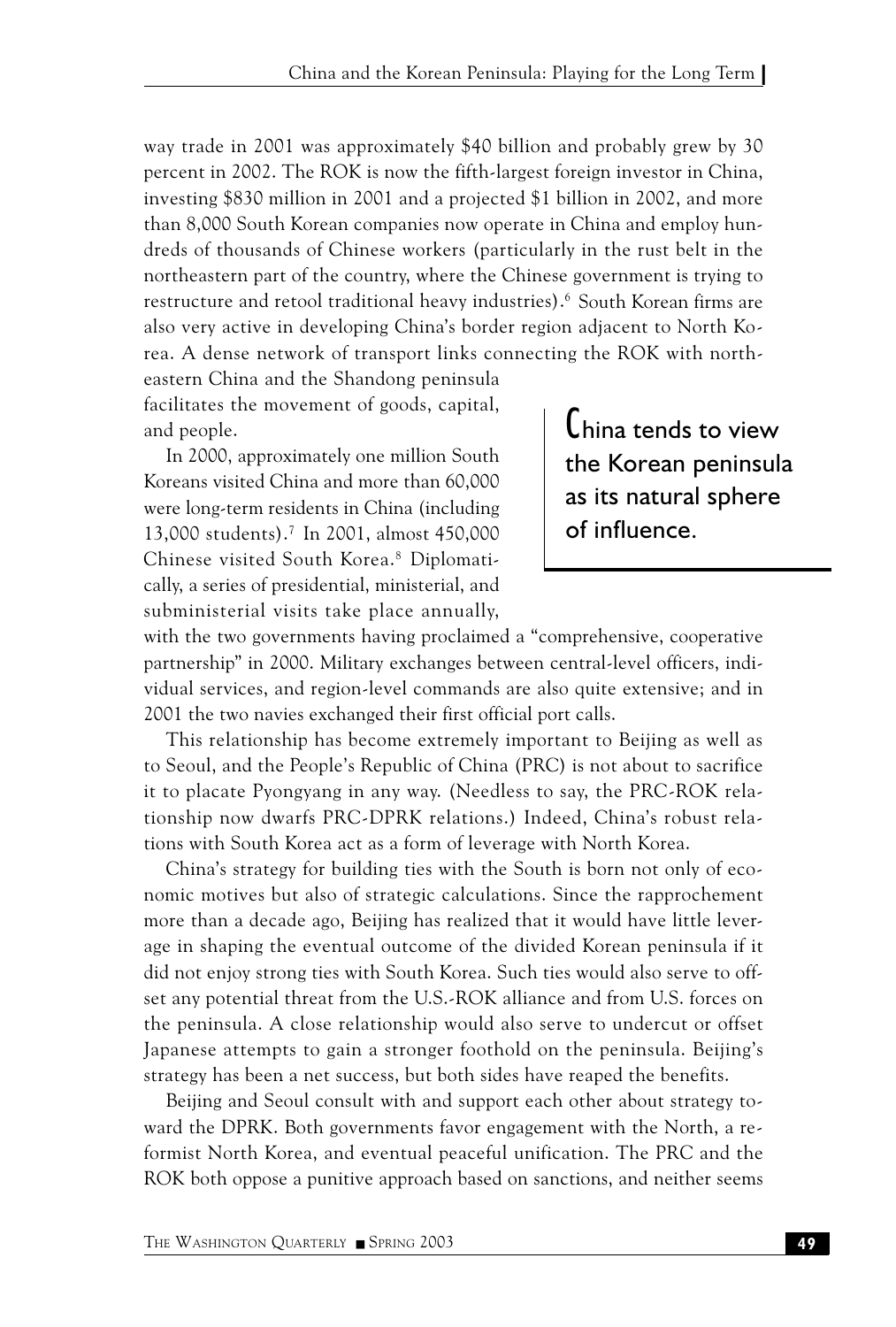to endorse the Bush administration's policy of tailored containment. Both governments strongly oppose Pyongyang's WMD development, withdrawal from the Agreed Framework and the International Atomic Energy Agency (IAEA) safeguards program, and otherwise belligerent behavior. When ROK president Kim Dae-jung paid a state visit to Beijing in November 2002 to commemorate the tenth anniversary of the establishment of diplomatic relations, both sides reiterated the desire to maintain the Agreed Framework and to keep the peninsula free of nuclear weapons and other WMD.<sup>9</sup>

In sum, China's entire approach to South Korea over the past decade has been motivated by four main factors: as a hedge against regime collapse in the North and/or potential unification of North and South Korea; as an astute economic investment; as a key component of its proactive peripheral diplomacy; and as a strategic ploy to gain long-term influence over the Korean peninsula.

#### **DOMINANT EXTERNAL INFLUENCE**

Although never publicly articulated, China tends to view the Korean peninsula as its natural sphere of influence—much as the United States views Latin America and Russia views Central Asia (and previously viewed the Baltic states and eastern Europe). Over the long term, geography will determine a great deal of the balance of power in Northeast Asia. China's proximity and growing interdependence will become, China hopes, the determining factor in the strategic orientation of both Korean states. This does not necessarily mean that China is looking to establish a new form of tributary vassal state (such as the one it maintained for several centuries), nor will it necessarily evolve into an asymmetrical patron-client relationship. The relationship will be deferential, however, and will likely mean that China will become more important to the Koreas than Japan, Russia, or the United States. At least, that is China's strategic calculus.

The outlines of this reconfigured relationship between China and the Koreas are already evident in the manner in which Seoul and Beijing now deal with each other. Not only is the relationship fully institutionalized, but both governments defer to each other's preferences (which are nearly identical when it comes to policy and strategy toward North Korea). Furthermore, China has been able to exploit South Korea's antipathy toward Japan to its advantage.

Any consideration of a dominant Chinese influence on the Korean peninsula must include the role of the United States and the presence of U.S. forces. How will China react to the alliance between the United States and the ROK and to U.S. military forces stationed on the peninsula following (presumptive) unification? Personal discussions with civilian analysts, For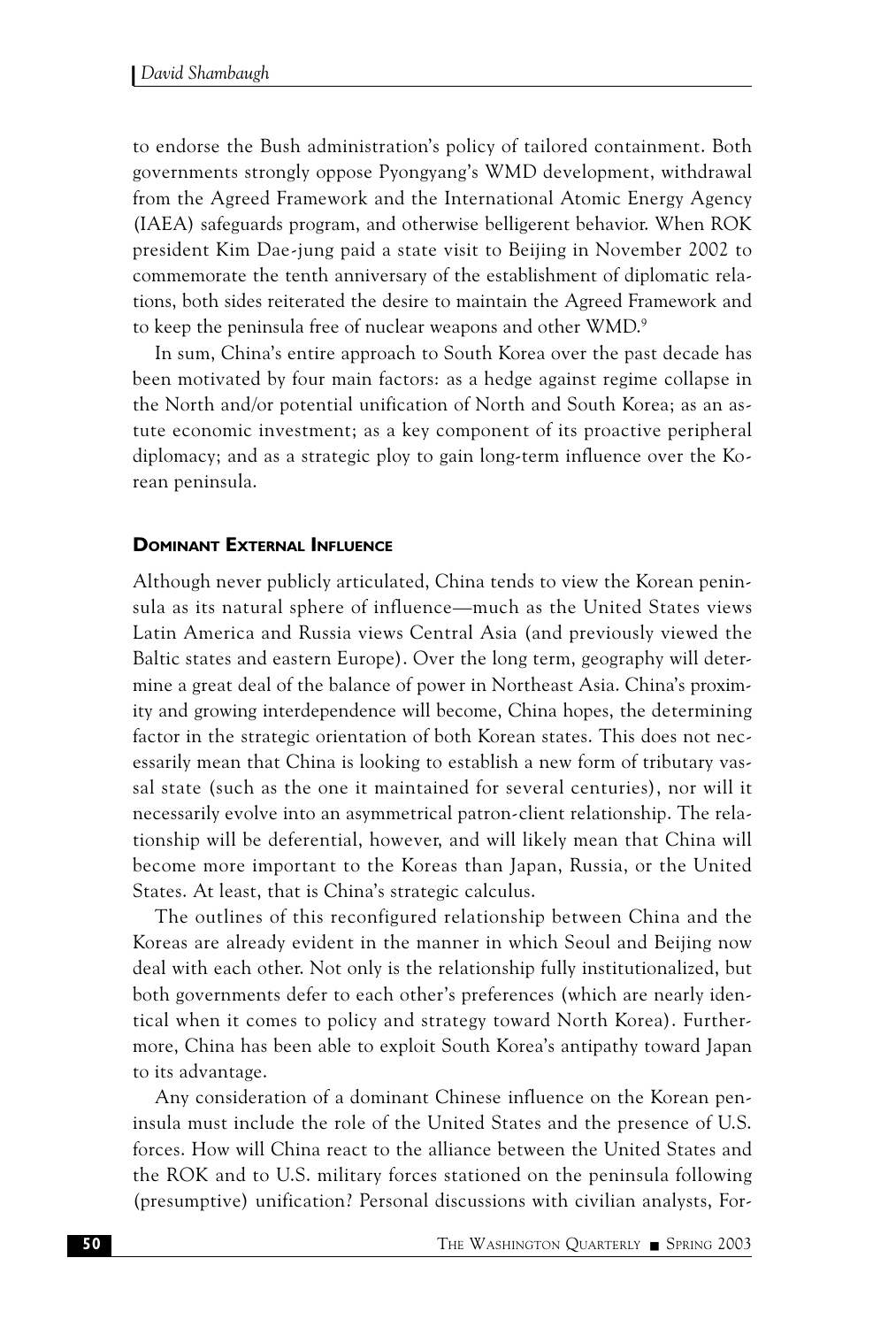eign Ministry officials, and military officers in China suggest that China's strong preference is that U.S. military involvement would no longer be an issue following unification and that the alliance would be naturally dissolved and troops withdrawn.

The logic underlying this option is China's view that alliances require declared adversaries as a rationale for their existence; thus, because an adversarial relationship between North and South Korea would no longer exist (and indeed the two Koreas would by definition no longer exist), there would be no continuing reason for the alliance and presence of U.S. troops.

An unarticulated but crucial element of this line of thinking is that the China-Korea relationship would, by this time, be fully normalized, cooperative, and one of good neighbors. Hence, a rationale for the presence of U.S. troops and an alliance based on a possible perceived threat from China would not be realistic, and Beijing would question Seoul's sincerity should South Korea seek the continuation of the U.S. alliance and troop presence. Such

China is also opposed to a hasty integration of North and South Korea.

reasoning already resonates in South Korea, where U.S. suggestions of a "China threat" ring hollow. South Korean scholar Jae Ho Chung has succinctly summarized the position in which Seoul would find itself: "China's growing influence over the Korean peninsula is real. The bottom line for Seoul is not to antagonize China; in this regard, South Korea being sucked into a U.S.-China conflict over Taiwan or elsewhere must be avoided."10

If this is an accurate analysis of Beijing's vision of how the issue would play out, it is helpful to consider a series of variations by Chinese officials, analysts, and PLA officers that have been articulated over the past two years. The official position, of course—as reiterated by China's ambassador to the ROK on the occasion of the tenth anniversary of ties—is that China opposes the stationing of foreign troops abroad (although Ambassador Li Bin did not go so far as to denounce the generic existence of alliances per se).<sup>11</sup> Some PLA officers have privately voiced the view that under no circumstances could China tolerate the continuation of U.S. forces on its border. Other PLA officers, however, have offered the opinion in personal interviews that, as long as the forces were stationed below the thirty-eighth parallel and not "aimed against China," then China (and presumably the PLA) could live with them. Another position frequently heard from Chinese Foreign Ministry officials is that whether to maintain the U.S. alliance and the presence of U.S. troops is a sovereign decision to be made by a newly unified Korea and that, as long as the situation did not threaten any other nation, the decision is one to be worked out between the Korean and U.S. governments.

THE WASHINGTON QUARTERLY **BERRING 2003**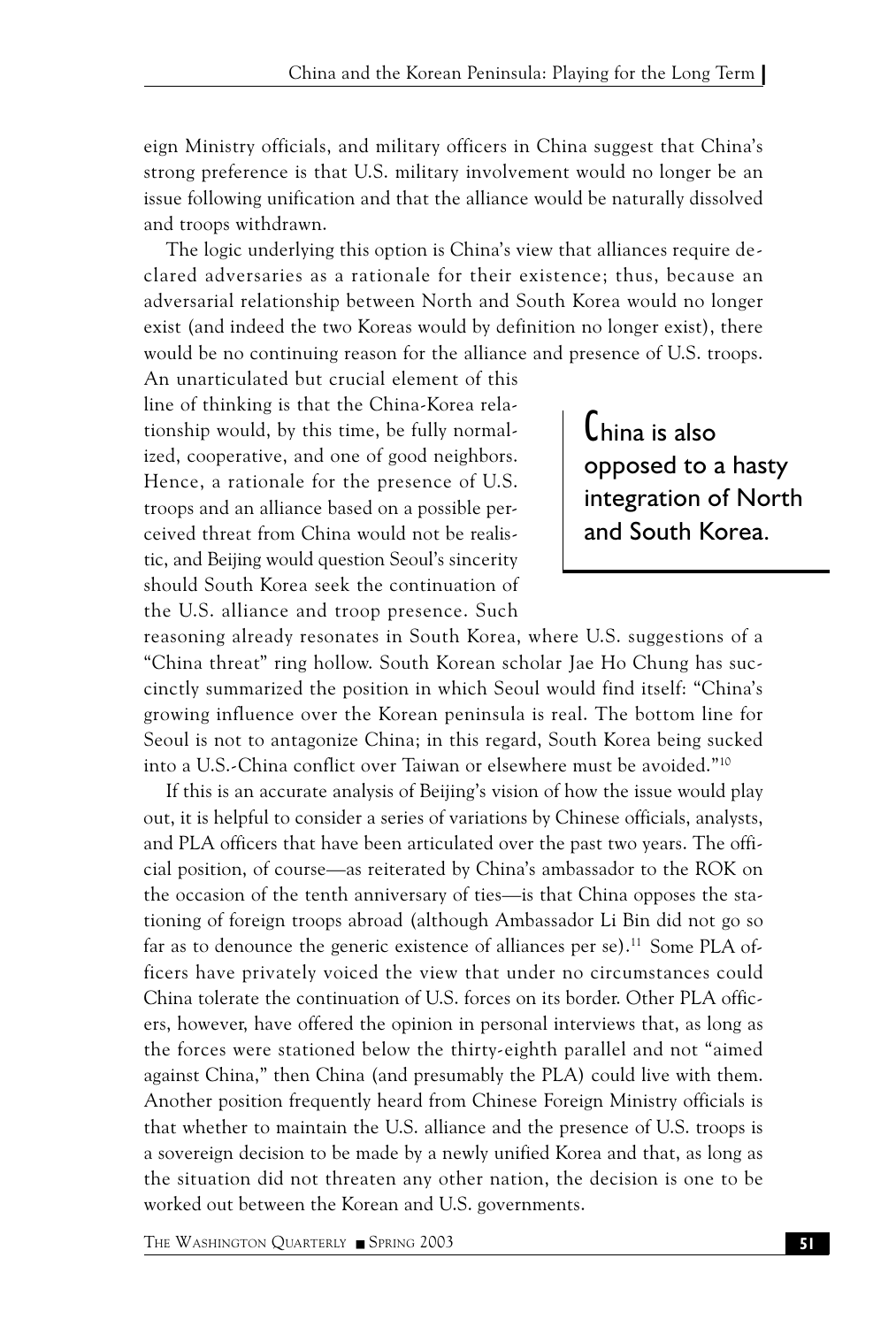The common denominator of all these views, of course, is the configuration and orientation of the troop deployments and the nature of the alliance after unification, but the broader issue is the state of Sino-U.S. relations at that time. If relations between the United States and China are troubled or antagonistic, with prominent persons in the United

Chances range from very doubtful to nil that Beijing will go along with tailored containment.

States arguing that there is a China threat, then China would undoubtedly judge the presence of U.S. forces in Korea as a U.S. measure oriented against China and as front-line forces for intervention in Taiwan. If the United States and a unified Korea were to renegotiate the terms of the alliance and status of forces following unification, it is highly likely that China would seek some kind of assurance from Seoul that such forces could not be de-

ployed in any U.S. conflict with China, especially in the instance of a flare-up in the Taiwan Strait.

#### **PHASED INTEGRATION**

Concomitant with China's aversion to the DPRK's sudden implosion is its opposition to a hasty integration of North and South Korea. Chinese analysts estimate that rapid unification would inevitably be both unmanageable and disruptive, making the burdens of German unification pale in comparison. A substantial part of the human, financial, energy, and environmental costs would ultimately fall on China.

Beijing prefers to pursue a gradual, phased integration (*tonghe*), which will eventually lead to formal unification (*tongyi*). A German *Ostpolitik* model (or in the case of the ROK, a *Nordpolitik* model) is deemed the best way to proceed. This would involve a phased program of gradually increasing family, cultural, social, professional, and sports exchanges; direct transport links including rail links across the demilitarized zone (DMZ); commercial interchange, investment, and aid; intergovernmental exchanges; and a series of military confidence-building measures (CBMs) on both sides of the DMZ (one interesting model for these might be the CBMs that China and the Central Asian republics negotiated in the mid-1990s through the Shanghai Cooperation Organization). Once in place over several years, these various interactive measures would build the trust and confidence the two sides need to move toward discussions about formal political unification.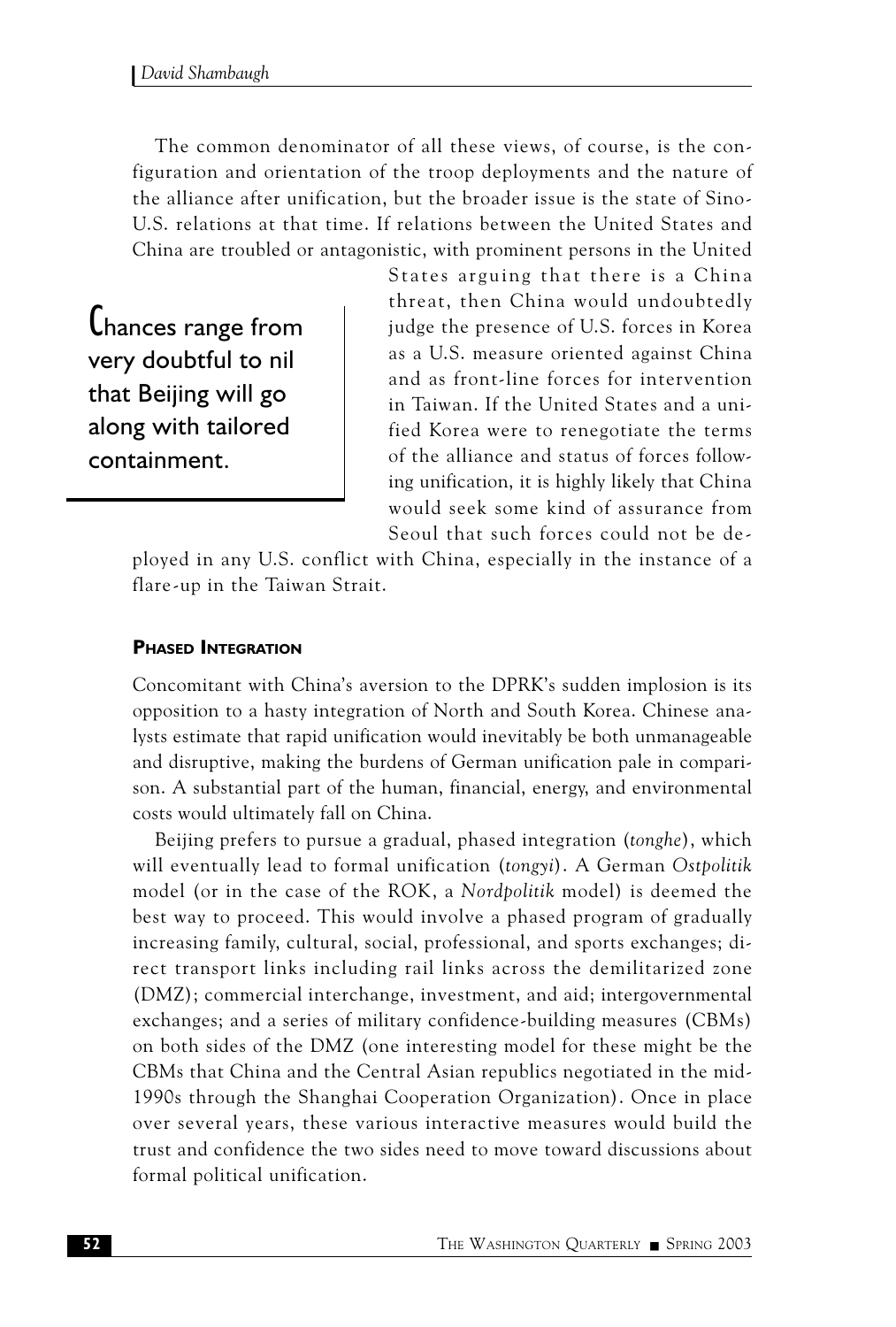#### **A MORE RESPONSIBLE NORTH KOREA**

The last of China's goals is somehow to persuade Pyongyang to halt its roguish behavior when it comes to weapons proliferation as well as its WMD development. North Korea's conventional military deployments are also a concern, but they are secondary to issues of nuclear proliferation and WMD development. To this end, China advocates a complete return to the Agreed Framework.

Although containing North Korea's nuclear program is a high Chinese priority, it is not by any means the first issue on Beijing's agenda. China sees these issues as part and parcel of the broader set of policy goals outlined above. There certainly exists exigency at present, and it must be addressed, but China's longer-term vision for North Korea goes well beyond WMD issues.

### **China's Role in Resolving the Current Crisis**

Beijing's basic approach to the current crisis is to seek a package deal, concluded multilaterally, which trades North Korea's abandonment of WMD for a clear road map that will:

- set North Korea on the path to real reform,
- initiate a phased integration of North and South Korea, and
- help normalize relations between the United States and the DPRK.

Chances range from very doubtful to nil that Beijing will go along with Washington's new strategy of tailored containment or participate in a collective, sanctions-based punitive policy toward Pyongyang. This is simply not the way China prefers to deal with the problem. Ever since the 1994 crisis, China has been very clear that it firmly believes that a strategy of coercion and isolation not only will be counterproductive to gaining Pyongyang's cooperation but also is likely to prompt the North Korean regime to take desperate and potentially catastrophic actions.

The obsessive and singular focus on the issue of a nuclear buildup misses the broader environment that China wishes to foster on the Korean peninsula. At a minimum, from China's perspective—as clearly articulated by Chinese president Jiang Zemin and Russian president Vladimir Putin at their December 2002 summit meeting—the nuclear issue must be linked to "normalization" of U.S. relations with the DPRK.<sup>12</sup> (In this context, at least, "normalization" does not necessarily imply diplomatic recognition; rather, it

THE WASHINGTON QUARTERLY **BERING 2003**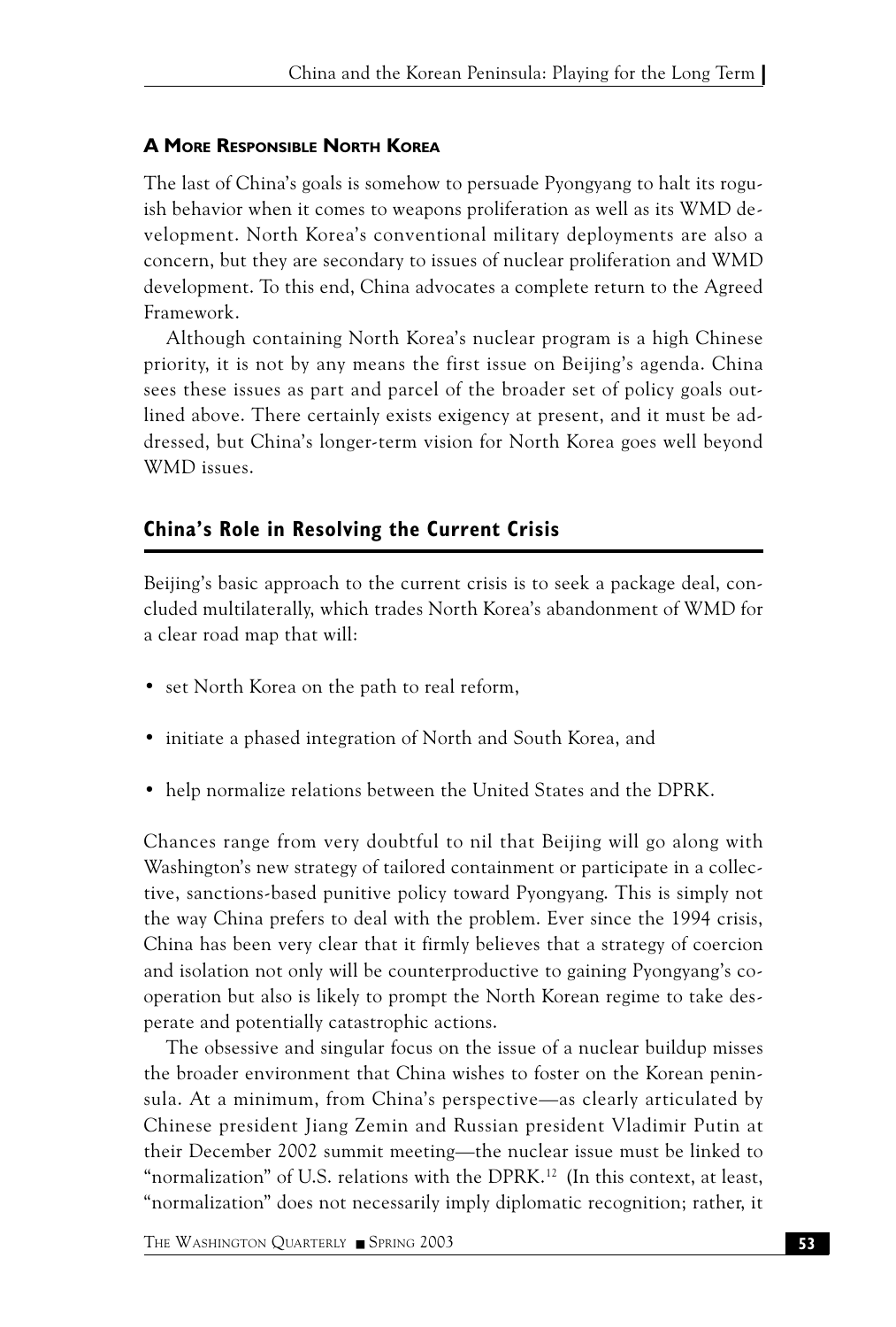implies the kind of Liaison Office arrangement that the United States and China had between 1972 and 1979.) Beijing's bottom line is that there must be a package deal linked to a range of initiatives to help alleviate North Korea's chronic economic and social crises and to bring the DPRK into the international community.

Moreover, despite the strains in relations between Beijing and Pyongyang, China is simply not going to allow North Korea to implode. The Chinese

China seems to have a long-term perspective and road map for the Korean peninsula

government will do whatever it can to alleviate human suffering and to keep the North Korean regime on life support. If worst came to worst, however, and the regime did peacefully collapse, Beijing believes that it holds a very strong hand in exercising its influence over a unified Korea.

China's current close relations with Russia also strengthen Beijing's influence. The solidarity on the North Korea issue that Jiang and Putin demonstrated at their De-

cember 2002 Beijing summit has sent a strong signal that the two governments do not wish to pursue a coercive and confrontational policy toward Pyongyang in an effort to resolve the current nuclear crisis. Even though the call to return to the Agreed Framework is probably unrealistic, the two leaders clearly signaled a preference for a multilateral and comprehensive solution to the nuclear problem.

# **China's Influence on Current U.S. Policy**

Although some U.S. China analysts believe that the current crisis offers China a real opportunity to prove its credentials as a responsible power by siding with the Bush administration's tough approach to North Korea, it's actually the other way around. China seems to have the well-reasoned position based on a long-term perspective and road map for the Korean peninsula. Most importantly, China's position coincides with that of the other major powers and involved parties (South Korea, Russia, Japan, and the European Union). It is the United States that has struggled to find its footing on policy toward North Korea since the Bush administration took office in January 2001. The issue is not so much that Beijing should exercise its presumed influence or leverage over Pyongyang, as China does not have a great deal of influence in the first place and, in any event, does not choose to exercise it in an overtly coercive manner. China has constructively offered to host direct U.S.-DPRK talks in which Beijing could play an important facilitating role.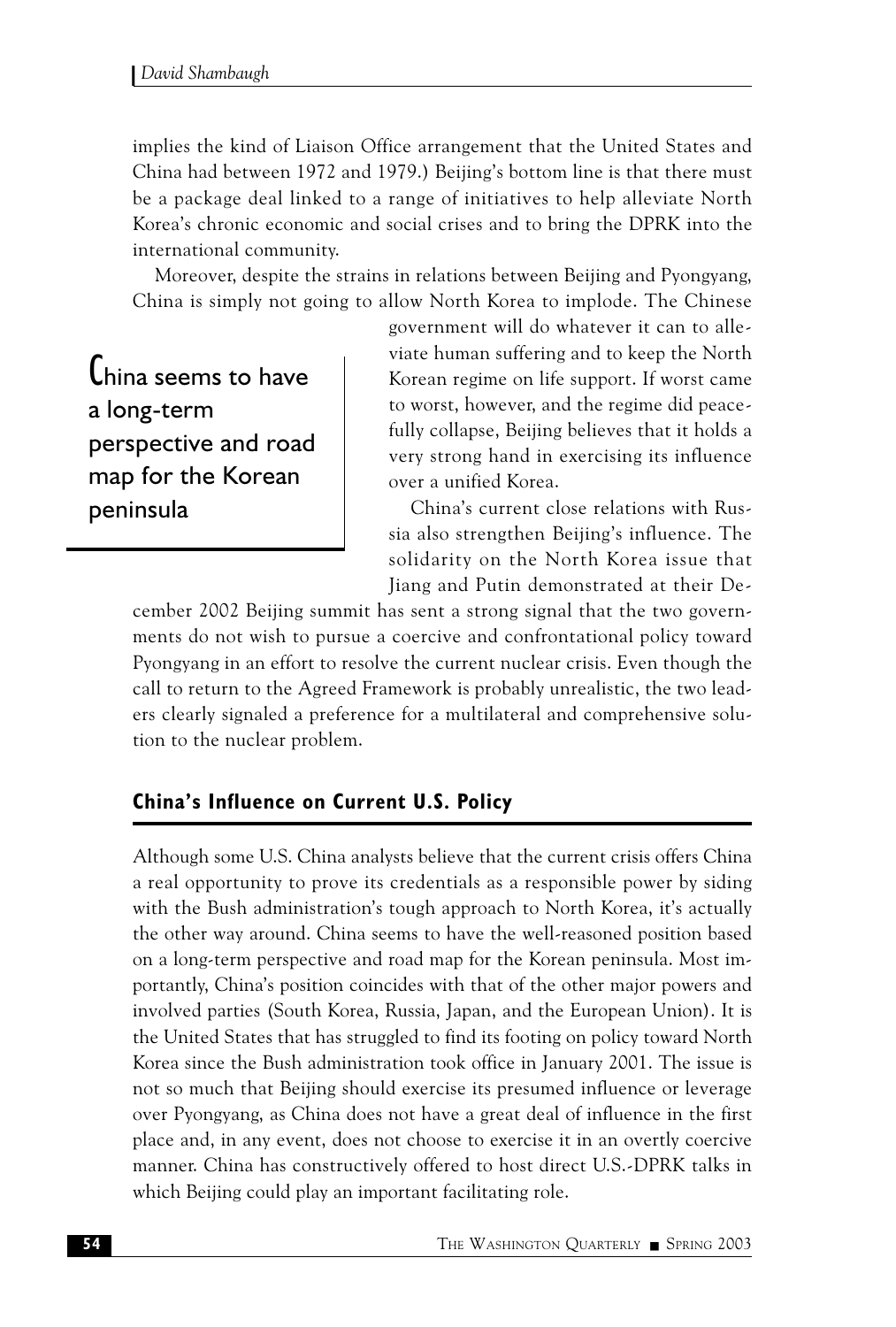The Bush administration is still trying to satisfy its own conflicting impulses. On one hand, it is inclined to play hardball with the hard-line North Korean regime; on the other hand, the administration recognizes that only a multilateral and comprehensive approach will solve the problem. Only time will tell whether the Bush administration's dual approach will work or whether the United States will have to join China, Russia, South Korea, Japan, the EU, and other actors in recognizing that only a comprehensive solution that starts by acknowledging that a reforming and outwardly engaged DPRK is the ultimate solution to the problem.

Washington is not seeing the forest for the trees if it continues to believe that the issue of Pyongyang's nuclear weapons program is the primary or only issue that needs to be resolved. It is also mistaken to believe that an explicit security guarantee to Pyongyang will be a sufficient trade-off. If the Bush administration continues with this myopic approach, it not only will fail to resolve the crisis but

also will cause deep fissures with key allies and major powers. The United States will then potentially have the worst of all possible worlds: a nuclear-capable North Korea and severely strained relations with key nations that the United States needs on a range of other critical issues. Washington would be well advised to recognize this linkage sooner rather than later.

It is the United States that has struggled to find its footing on policy toward North Korea.

To be sure, Beijing has a variety of good reasons to work with the United States to

halt Pyongyang's withdrawal from the Agreed Framework—not the least of which is that the existence of a nuclear North Korea is likely to prompt South Korea, Japan, and possibly Taiwan to follow suit. This development would change the entire balance of power in Northeast Asia—and not to China's advantage. Thus, China finds common cause with Washington, Seoul, Moscow, Tokyo, and Brussels to seek a permanent halt to North Korea's nuclear weapons program. Such cooperation will be most successful, however, if all key parties work with a common vision of a North Korea on the road to reform.

#### **Notes**

<sup>1.</sup> See John Tkacik, "China's Korea Conundrum," *Asian Wall Street Journal*, December 2, 2002; Jasper Becker, "China's Influence Is Limited," *International Herald Tribune*, January 10, 2003; Philip Pan, "China Treads Carefully around North Korea," *Washington Post*, January 10, 2003.

<sup>2.</sup> See "Fu Quanyou Meets with DPRK People's Army Goodwill Mission," Xinhua News Service, October 11, 2002.